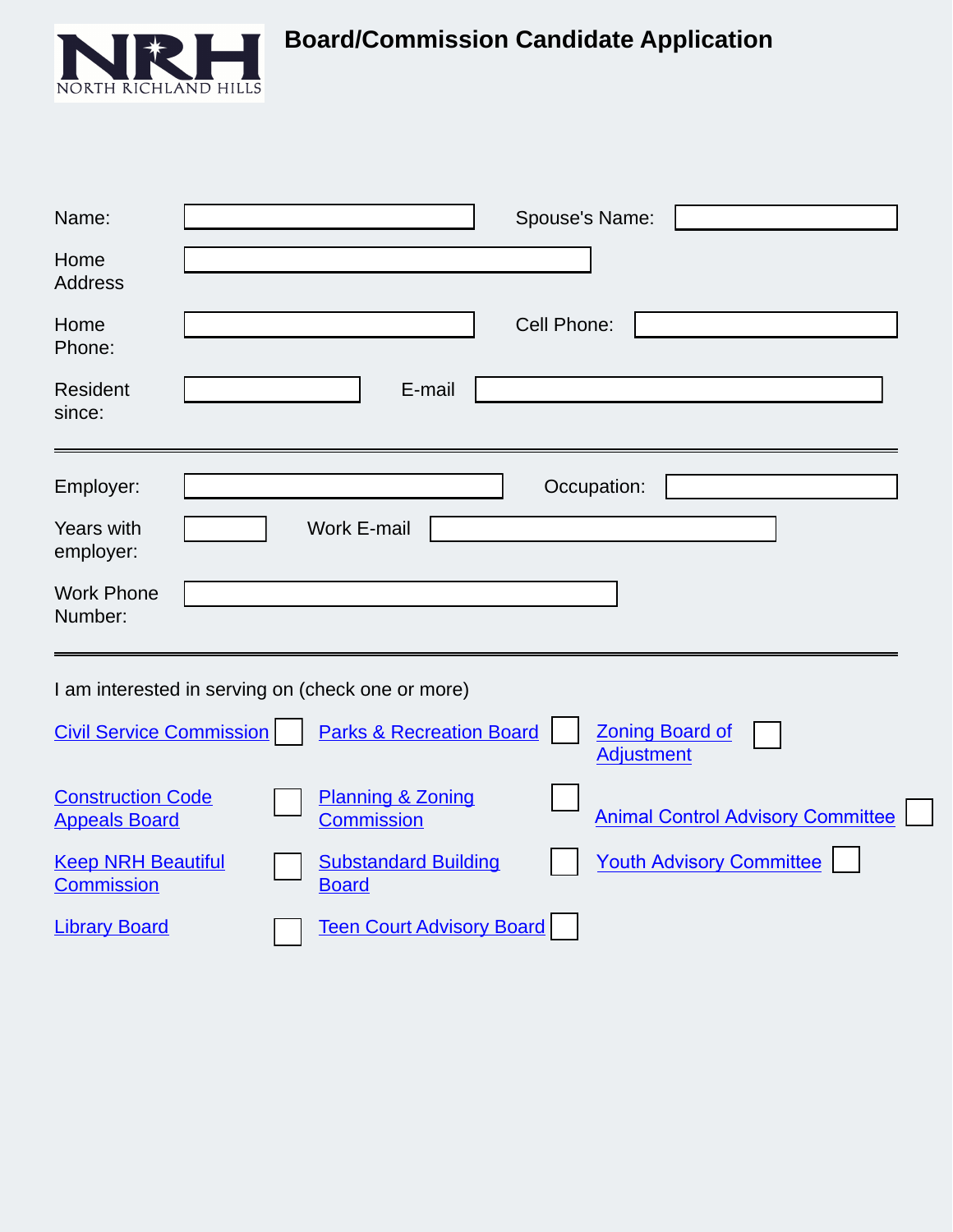## **Previous and current volunteer/community service:**

Please specify membership and give title and dates, and/or employment with all boards, commissions, corporations, non-profit entities, or other entities on any other government board or commission that you have held. Additional information may be attached.

|                                                                                                                                                                    | <b>Background</b>    |
|--------------------------------------------------------------------------------------------------------------------------------------------------------------------|----------------------|
| Do you, your spouse or employer have any<br>financial interest, directly or indirectly, in the<br>sale to the City of any land, materials,<br>supplies or service? | Yes<br>$\bigcirc$ No |
| What is your occupational experience?                                                                                                                              |                      |

Areas of interest: